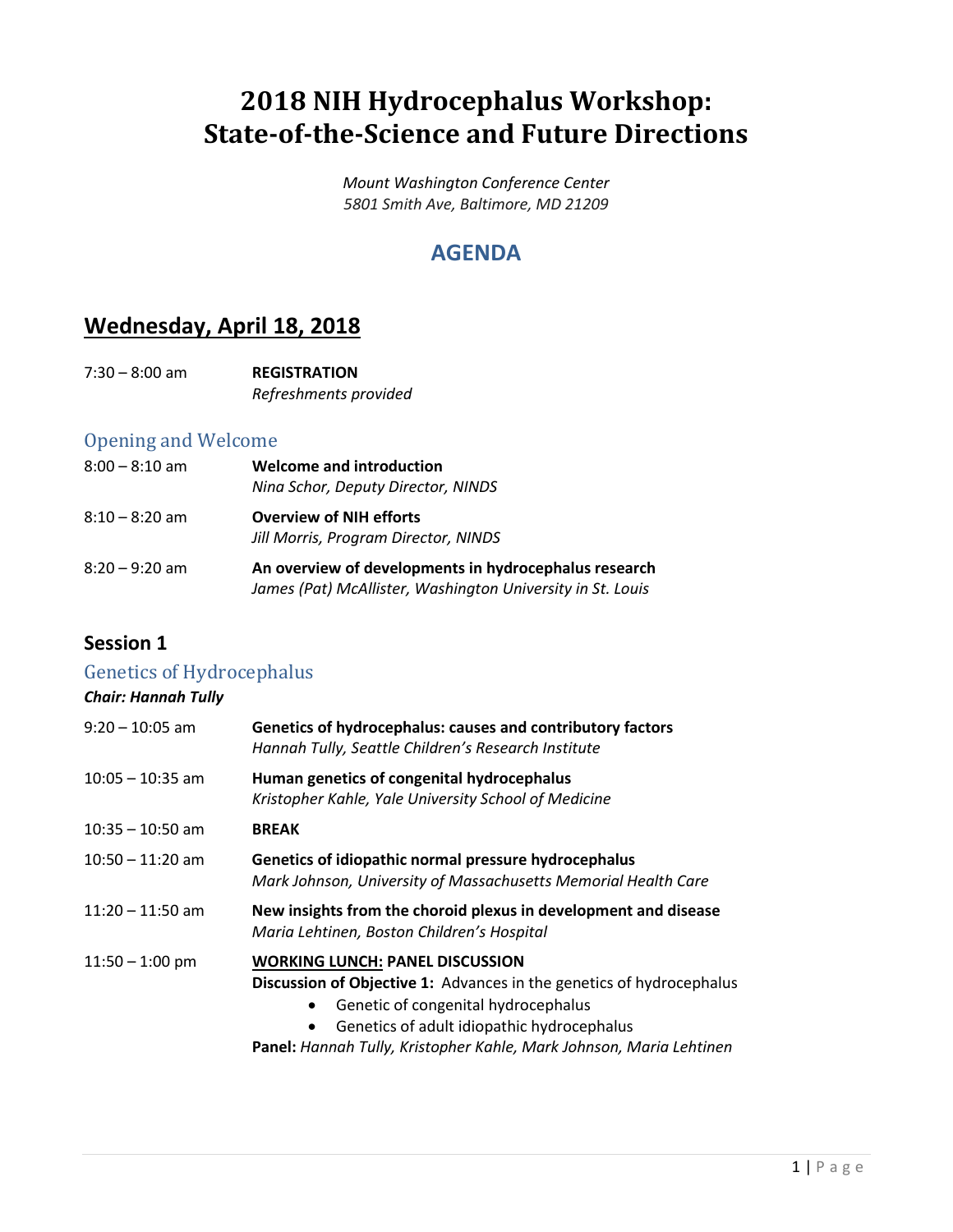#### **Session 2**

## Normal Pressure Hydrocephalus

#### *Chair: Mark Hamilton*

| Adult hydrocephalus: Changing the paradigm<br>Mark Hamilton, University of Calgary                                                                                                                                                                                                                                                                                                    |
|---------------------------------------------------------------------------------------------------------------------------------------------------------------------------------------------------------------------------------------------------------------------------------------------------------------------------------------------------------------------------------------|
| Putting NPH and NPH research into perspective<br>Michael Williams, University of Washington School of Medicine                                                                                                                                                                                                                                                                        |
| High resolution 3D MRI for classification of adult hydrocephalus<br>Ari Blitz, Johns Hopkins Hospital                                                                                                                                                                                                                                                                                 |
| Precision medicine in normal pressure hydrocephalus: gait and CSF biomarkers<br>Abhay Moghekar, Johns Hopkins University                                                                                                                                                                                                                                                              |
| <b>BREAK</b>                                                                                                                                                                                                                                                                                                                                                                          |
| Automatic MR image segmentation of the CSF spaces in NPH<br>Lotta Ellingsen, University of Iceland and Johns Hopkins University                                                                                                                                                                                                                                                       |
| NPH: epidemiology, diagnosis, management, biomarkers and etiology<br>Neill Graff-Radford, Mayo Clinic Jacksonville                                                                                                                                                                                                                                                                    |
| NPH underlying neurodegeneration in two third of cases<br>Alberto Espay, University of Cincinnati                                                                                                                                                                                                                                                                                     |
| Designing a clinical trial for the effectiveness of shunting in NPH<br>Mark Luciano, Johns Hopkins Hospital                                                                                                                                                                                                                                                                           |
| <b>PANEL DISCUSSION</b><br>Discussion of Objective 2: Normal Pressure Hydrocephalus: Should shunting be<br>stopped now?<br>Need for differential diagnosis<br>٠<br>Need for biomarkers<br>$\bullet$<br>Need for clinical trials<br>Panel: Mark Hamilton, Ari Blitz, Abhay Moghekar, Lotta Ellingsen, Neill Graff-Radford,<br>Alberto Espay, Mark Luciano, Mark Johnson, Mike Williams |
|                                                                                                                                                                                                                                                                                                                                                                                       |

#### **Dinner**

## Presentation by the Sponsors

| 6:30 – 8:30 pm | <b>Mt. Washington Tavern</b>                         |
|----------------|------------------------------------------------------|
|                | 5700 Newbury St, Baltimore, MD 21209                 |
|                | Dinner is sponsored by the Hydrocephalus Association |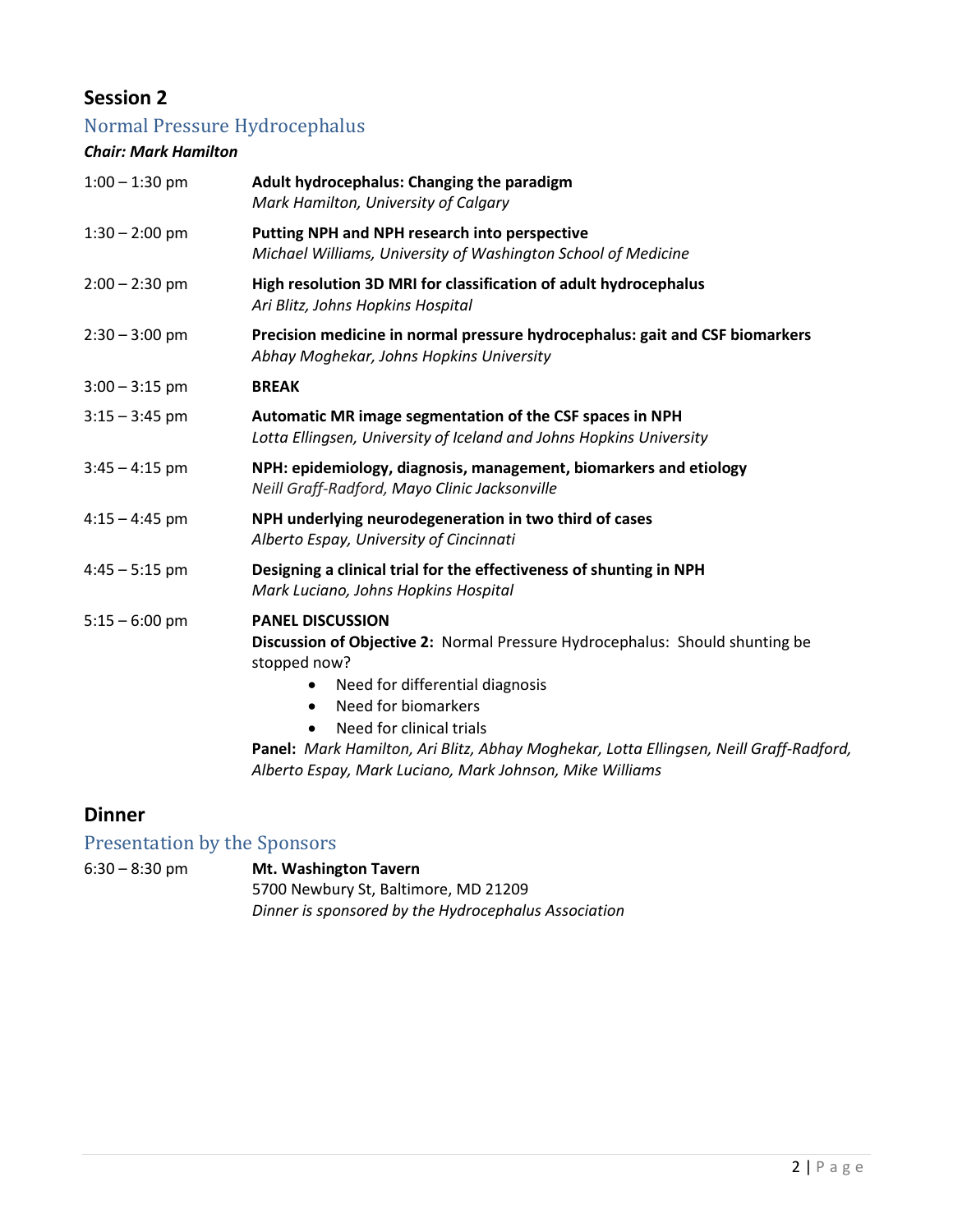## **Thursday, April 19, 2018**

7:30 – 8:00 am **REGISTRATION** *Refreshments provided*

#### **Session 3**

#### Preclinical Research *Chair: Jerold Chun*

| $8:00 - 8:30$ am   | Cytoarchitecture directs the brain's ventricle system topography: stem cell function in<br>hydrocephalus<br>Joanne Conover, University of Connecticut                                                                                       |
|--------------------|---------------------------------------------------------------------------------------------------------------------------------------------------------------------------------------------------------------------------------------------|
| $8:30 - 9:00$ am   | The TRPV4 channel in choroid plexus: Implications for the treatment of hydrocephalus<br>Bonnie Blazer-Yost, Indiana University-Purdue University Indianapolis                                                                               |
| $9:00 - 9:30$ am   | Investigations of motile cilia functions in the CSF flow dynamics<br>June Goto, Cincinnati Children's Hospital Medical Center                                                                                                               |
| $9:30 - 9:45$ am   | <b>BREAK</b>                                                                                                                                                                                                                                |
| $9:45 - 10:15$ pm  | Inflammatory hydrocephalus and the innate immune system<br>Kristopher Kahle, Yale University School of Medicine                                                                                                                             |
| $10:15 - 10:45$ pm | Posthemorrhagic hydrocephalus - Bringing someday closer to today<br>Shenandoah (Dody) Robinson, Johns Hopkins University                                                                                                                    |
| $10:45 - 11:15$ am | Targeting CSF secretion for neonatal brain hemorrhage<br>John Zhang, Loma Linda University                                                                                                                                                  |
| $11:15 - 11:45$ am | New aspects of LPA-initiated hydrocephalus<br>Jerold Chun, Sanford Burnham Prebys Medical Discovery Institute                                                                                                                               |
| $11:45 - 1:00$ pm  | <b>WORKING LUNCH: PANEL DISCUSSION</b><br>Discussion of Objective 3: Preclinical Research: What are the paths forward?<br>Panel: Jerold Chun, Joanne Conover, Bonnie Blazer-Yost, June Goto, Kristopher Kahle,<br>Dody Robinson, John Zhang |

#### **Session 4**

#### Clinical Research *Chair: John Kestle* 1:00 – 1:30 pm **The role of fetal Spina Bifida repair in reducing symptomatic hydrocephalus; MOMS and beyond** *Jay Wellons, Vanderbilt Children's Hospital* 1:30 – 2:00 pm **Imaging and CSF biomarkers for diagnosis and management of pediatric hydrocephalus** *Dave Limbrick, St. Louis Children's Hospital* 2:00 – 2:30 pm **Risk factors for CSF shunt infection and reinfection** *Tamara Simon, University of Washington and Seattle Children's Hospital* 2:30 – 2:45 pm **BREAK**